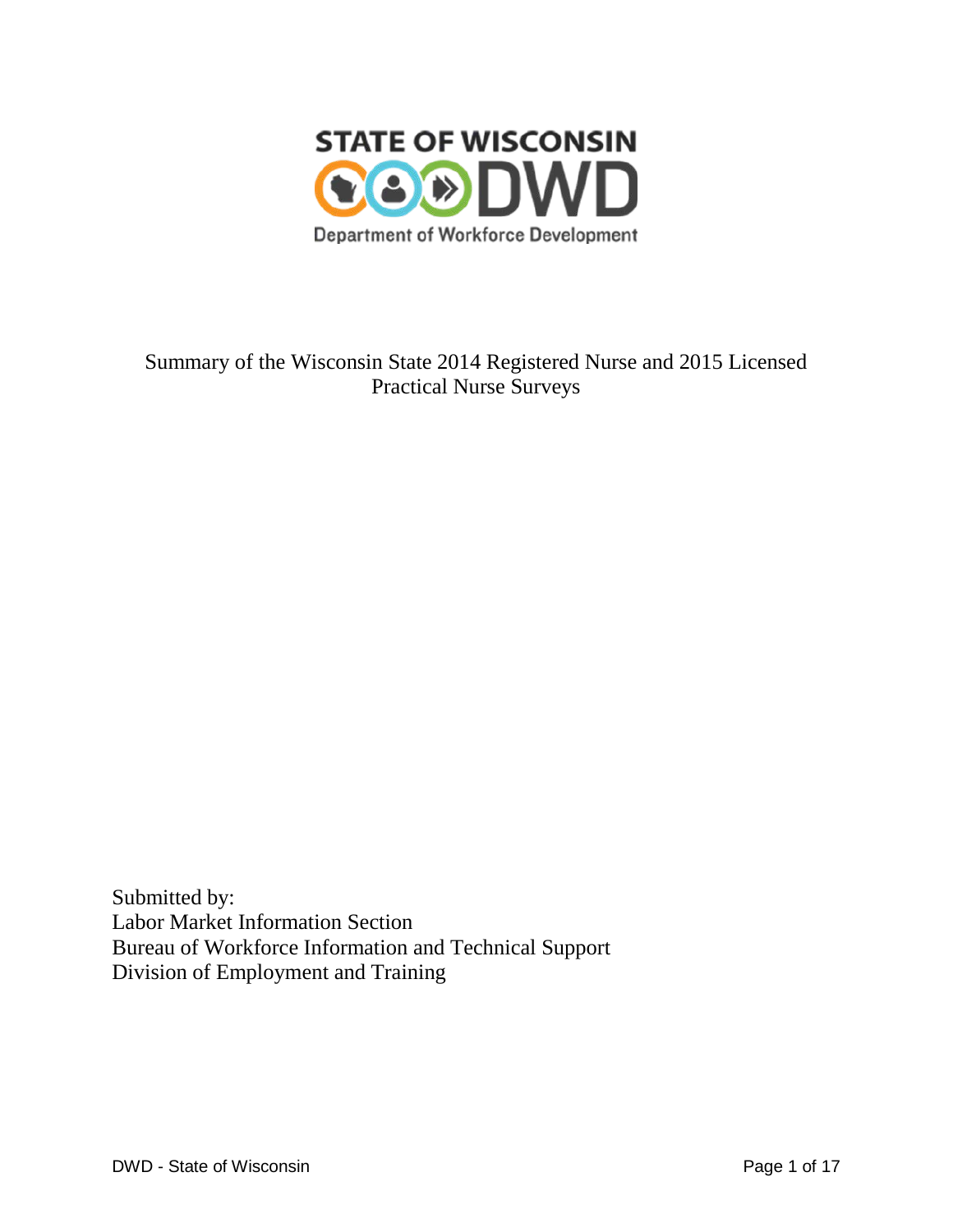# Executive Summary

This report summarizes the responses to the Wisconsin State 2014 Registered Nurse and 2015 Licensed Practical Nurse surveys administered by the Wisconsin Department of Safety and Professional Services as a requirement for license renewal. This report fulfills the nursing workforce survey and grant reporting responsibilities as required under Wis. Stat. § 106.30.

Survey highlights:

- 73,136 registered nurses completed the survey accurately for the use of data to fulfill the reporting responsibilities
	- o 60,625 are currently working in Wisconsin
	- o 45,737 of those provide direct patient care in Wisconsin
- 11,158 licensed practical nurses responded to the survey accurately for the use of data to fulfill the reporting responsibilities
	- o 8,335 are currently working in Wisconsin
	- o 7,164 of those provide direct patient care in Wisconsin
- The nurses' population is not as diverse as the population-at-large.
	- o Most nurses are female, 93% of all registered nurses and 95% of all licensed practical nurses.
	- o Licensed practical nurses are racially more diverse than registered nurses with 90.4% reported as being White; while 95.1% of the registered nurses are White. In comparison, the population of Wisconsin is 82% is White.
- The median age of the registered nurse who provide direct patient care in Wisconsin was 43 years; that of licensed practical nurses was 48 years.
- The largest percentage of Wisconsin registered nurses worked in a hospital setting, 53%, while 42% of the licensed practical nurses worked in the nursing home/extended care setting.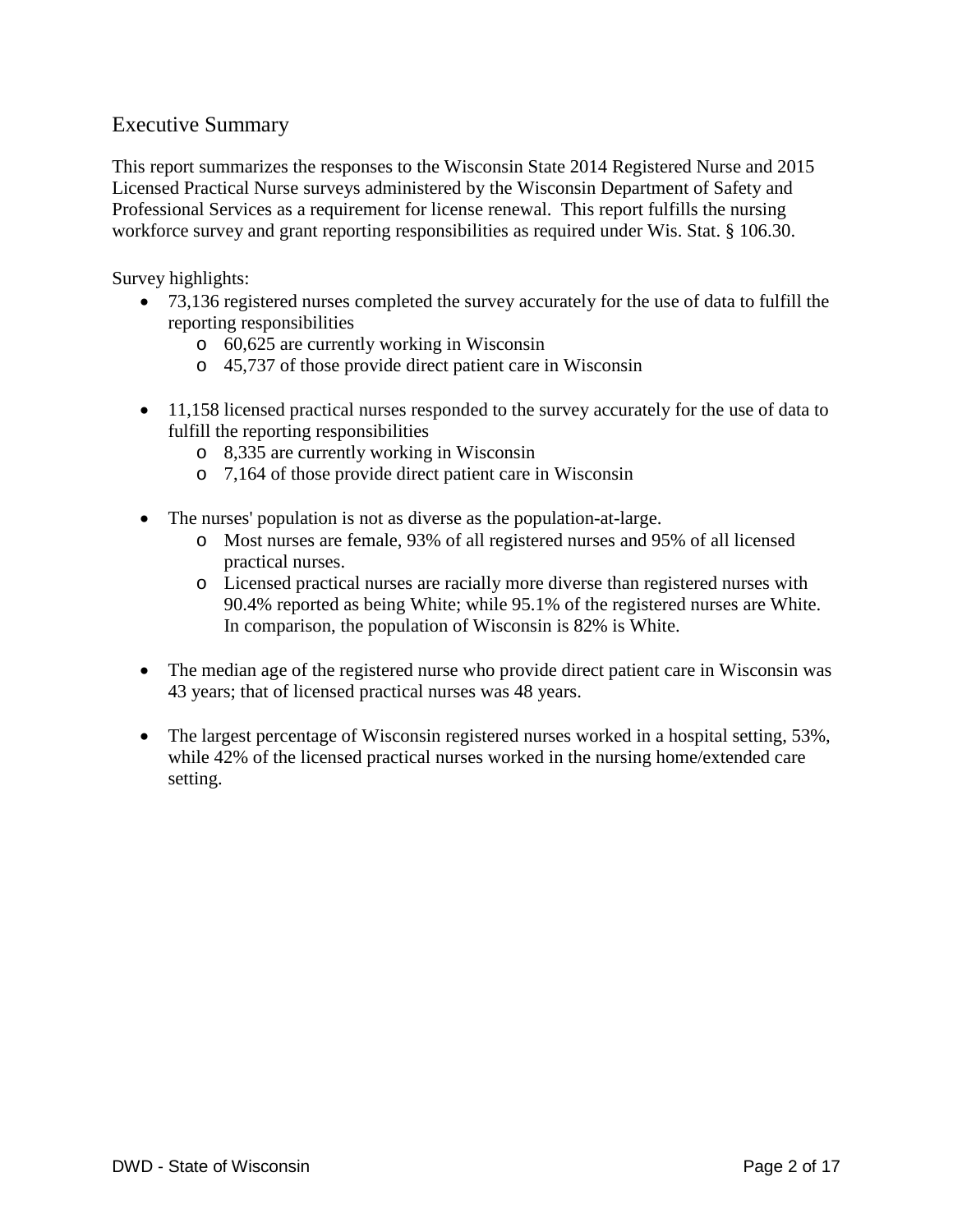## **Introduction**

In 2009, the state legislature mandated a survey of Registered Nurses (RN) and Licensed Practical Nurses (LPN) to determine the characteristics of the nurses licensed in the state. The Department of Workforce Development (DWD) compiles the results of the survey every two years to provide information on the nursing workforce in Wisconsin in accordance with WI State Statute 106.30. The Wisconsin Center for Nursing [\(http://www.wicenterfornursing.org/](http://www.wicenterfornursing.org/) ) conducts in depth analysis on the data gathered from the survey.

#### **Survey Methods**

The Wisconsin Department of Safety and Professional Services (DSPS) is responsible for the licensing of health care providers in Wisconsin. As part of the licensing and license renewal process, Register Nurses and Licensed Practical Nurses must complete the Nurses Workforce Survey

[\(http://dsps.wi.gov/Documents/Credentialing%20Forms/Renewal%20Forms/2014%20RN%20R](http://dsps.wi.gov/Documents/Credentialing%20Forms/Renewal%20Forms/2014%20RN%20Renewal%20Paper%20Survey.pdf) [enewal%20Paper%20Survey.pdf](http://dsps.wi.gov/Documents/Credentialing%20Forms/Renewal%20Forms/2014%20RN%20Renewal%20Paper%20Survey.pdf) ). The survey gathers information on the education, training, and practice of the nurses who live and/or work in Wisconsin.

## **Demographic Description**

The majority of the RNs and LPNs are female, white with a median age of 43years (RN) and 48 years (LPN). Compared to the total Wisconsin labor force, there is less diversity in the nursing population. Table 1 lists the number and percent of the RN and LPN sample of the demographic variables. Table 2 provides the WI labor force demographic information for comparison. Of those in the sample, 82% of the RNs and 75% of the LPNs report they work as nurse in Wisconsin. Of those 76% of the RNs and 86% of the LPNs provide direct patient care. See Table 3 below for the sample distribution of those who provide direct patient care.

#### **Education and Training**

The education requirements for RNs and LPNs differ. Most RNs must have at least an associate degree to work while an LPN requires completion of a non-degree program. Therefore the majority (94%) of the LPNs have less than an associate degree while the reverse is true for the RNs. Ninety-two percent of the RNs have an associate degree or higher. Few members of either group report plans to continue their education. For the RNs, 91% have no plans to continue their education in the next two years, while 87% of the LPNs report no plans. Nearly one third of the RNs and LPNs named the same top three reasons for not continuing their education – loss of work time and benefits (23% RNs, 34% LPNs), cost of tuition and materials (32% RNs, 35% LPNs), and personal reasons (10% RNs, 24% LPNs). Nearly 2/3 of both groups have received training in emergency preparedness. See Table 4 below for the number and percentage distribution of the education and training items.

#### **Licensing and Current Employment**

Of the 73,136 RNs and 11,158 LPNs in the sample approximately 1/3 have had their license for less than 10 years (33%, 36% respectively). In addition, 84% of the RN sample was actively working as a nurse compared to 75% of the LPN sample. Nearly 2/3 of the samples reported no change in employment in the past year. Table 5 displays the frequency and percentages of the nurses responses to items assessing employment status and factors related to any change in employment. All but 5% of the RNs and 10% of the LPN report that they have training and/or a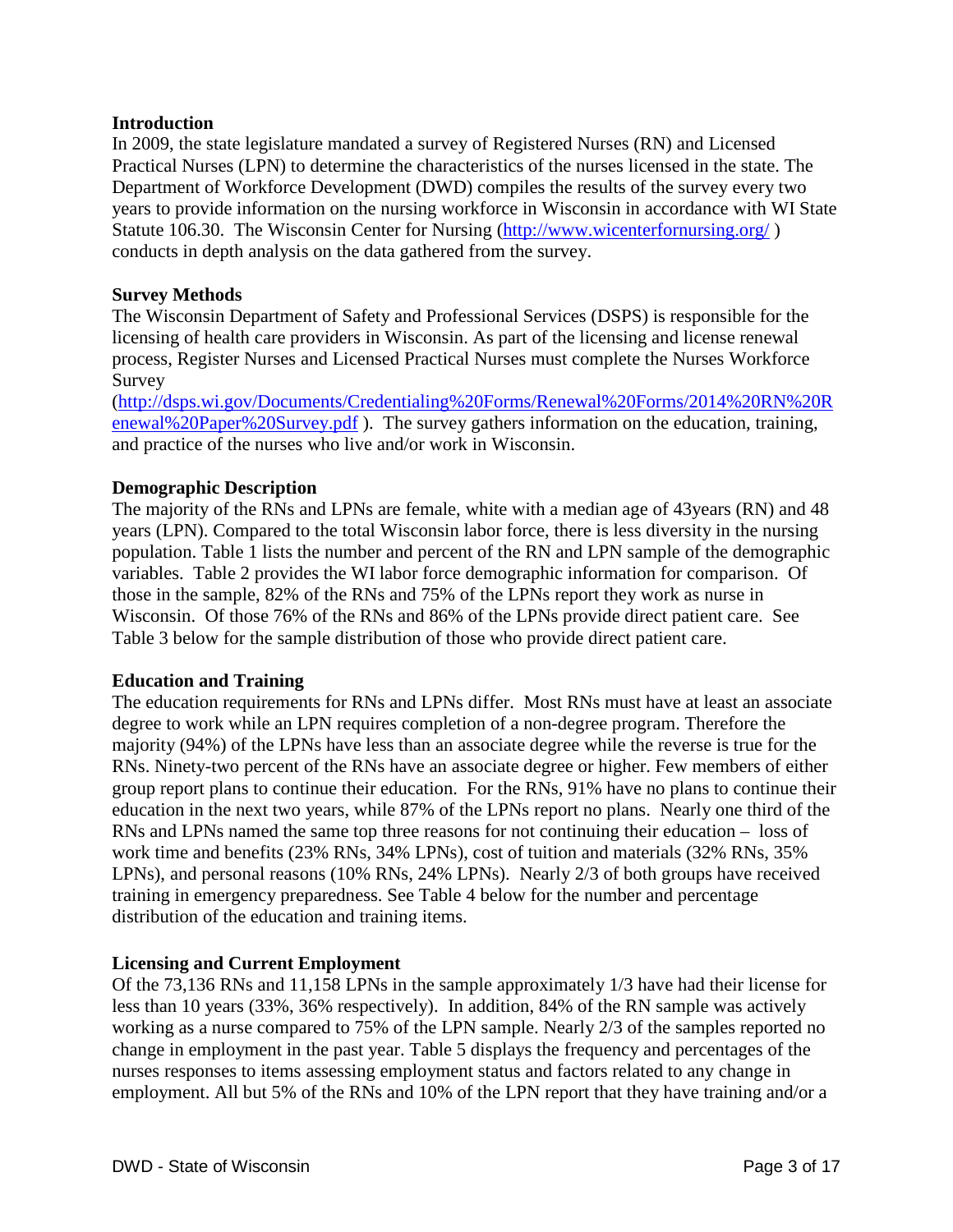certificate in a specialty area. However, 23% of the RNs and 25% of the LPNs report that they are board certified in a medical specialty. See Tables 6 and 7 for details of the top specialty areas. Advanced Practice nurses make up approximately 11% of the Wisconsin RNs who provide direct patient care. Table 8 lists the top advanced practice specialties identified by the RNs. The nurses could choose more than one response.

## **Area Health Education Centers (AHEC)**

The mission of AHEC is to enhance access to health care for underserved populations in Wisconsin through health professions education. There are five AHEC regions defined by population size. Table 9 lists the five regions and population definitions. Table 10 shows the distribution of RNs and LPNs who provide direct patient care in each of the five AHEC regions. Figure 1 maps the locations of the 5 types of AHEC regions. Table 11 shows the distribution of specialty practice areas of the RNs and LPNs by the five AHEC regions. The distribution of work settings is similar across all regions except that those in urban regions have a greater percentage of hospital setting while the rural areas have a great percentage of extended care practice settings. There are more RNs in the hospital practice areas than LPNs and subsequently more RNs than LPNs in urban regions and more LPNs than RNs in rural areas. Figures 2 and 3 displays the distribution of work settings by AHEC regions for RNs and LPNs, respectively.

## **Future Supply and Demand**

The age of the nursing workforce in Wisconsin parallels that of the Wisconsin workforce. Figure 3 graphs the nursing workforce against all males and females in the Wisconsin workforce. Examination of Figure 4 illustrates that the age distribution of the nursing workforce is similar to that of the entire male and female workforce in Wisconsin, with a slight increase in the percentage of the nursing workforce is between 25 years and 44 years. Table 12 lists the percentage of the workforce by age

## **Summary**

The purpose of this paper was to provide a summary of the key questions in the RN and LPN surveys. The data provided in this survey alone cannot predict the future supply and demand of nurses across Wisconsin. Further analysis of past and future surveys along with additional factors that influence the labor market may provide insight into the supply and demand of registered nurses and licensed practice nurses in Wisconsin.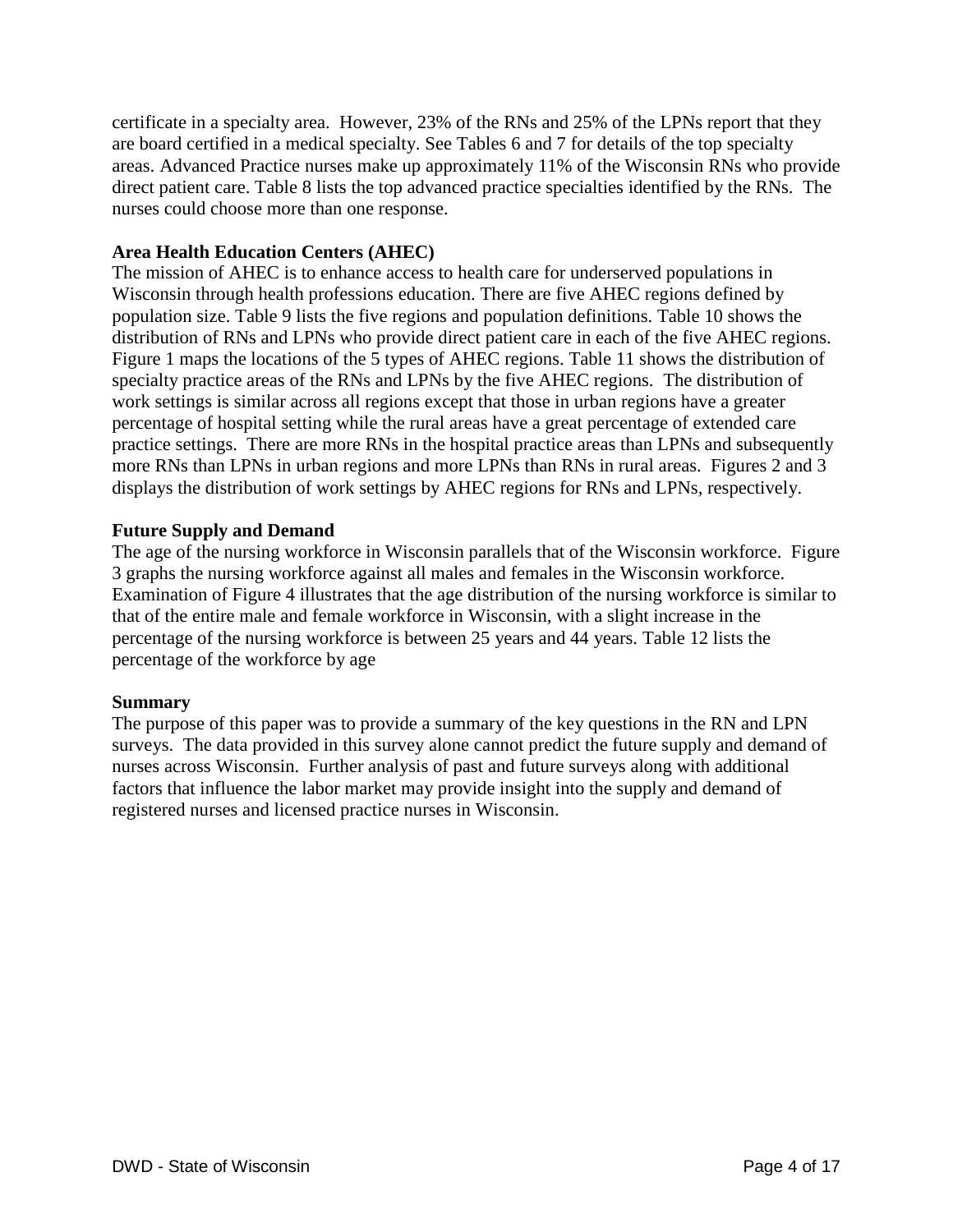| $\sim$ . The state of the contract of the state of the state $\sim$ | $\frac{1}{2}$ | <b>RN</b>      |             | <b>LPN</b>     |
|---------------------------------------------------------------------|---------------|----------------|-------------|----------------|
|                                                                     | $\mathbf n$   | $\%$           | $\mathbf n$ | $\%$           |
| Gender                                                              |               |                |             |                |
| Female                                                              | 68,117        | 93             | 10,582      | 95             |
| Male                                                                | 5,019         | $\overline{7}$ | 576         | 5              |
| Total                                                               | 73,136        | 100            | 11,158      | 100            |
| Age (years)                                                         |               |                |             |                |
| less than 25                                                        | 1,090         | $\mathbf{1}$   | 180         | $\mathbf{2}$   |
| $25 - 29$                                                           | 7,094         | 10             | 734         | $\overline{7}$ |
| $30 - 34$                                                           | 8,475         | 12             | 1059        | 9              |
| $35 - 39$                                                           | 7,596         | 10             | 1075        | 10             |
| $40 - 44$                                                           | 7,695         | 11             | 986         | 9              |
| $45 - 49$                                                           | 7,268         | 10             | 1069        | 10             |
| $50 - 54$                                                           | 9,427         | 13             | 1335        | 12             |
| $55 - 59$                                                           | 10,086        | 14             | 1759        | 16             |
| $60 - 64$                                                           | 8,540         | 12             | 1885        | 17             |
| $65 - 69$                                                           | 4,090         | 6              | 788         | $\tau$         |
| $70 - 74$                                                           | 1,388         | $\mathbf{2}$   | 233         | $\overline{2}$ |
| 75 and older                                                        | 387           | $\mathbf{1}$   | 55          | $\leq$ 1       |
| Race/Ethnicity                                                      |               |                |             |                |
| White                                                               | 69,559        | 95             | 10,085      | 90             |
| <b>Black</b>                                                        | 1,327         | $\mathbf{2}$   | 665         | 6              |
| Other                                                               | 2,250         | $\mathfrak{Z}$ | 408         | $\overline{4}$ |
| Hispanic                                                            | 1,141         | $\overline{2}$ | 243         | $\overline{2}$ |

Table 1 *Demographic Characteristics of Registered Nurses (RN) and Licensed Practical Nurses (LPN)*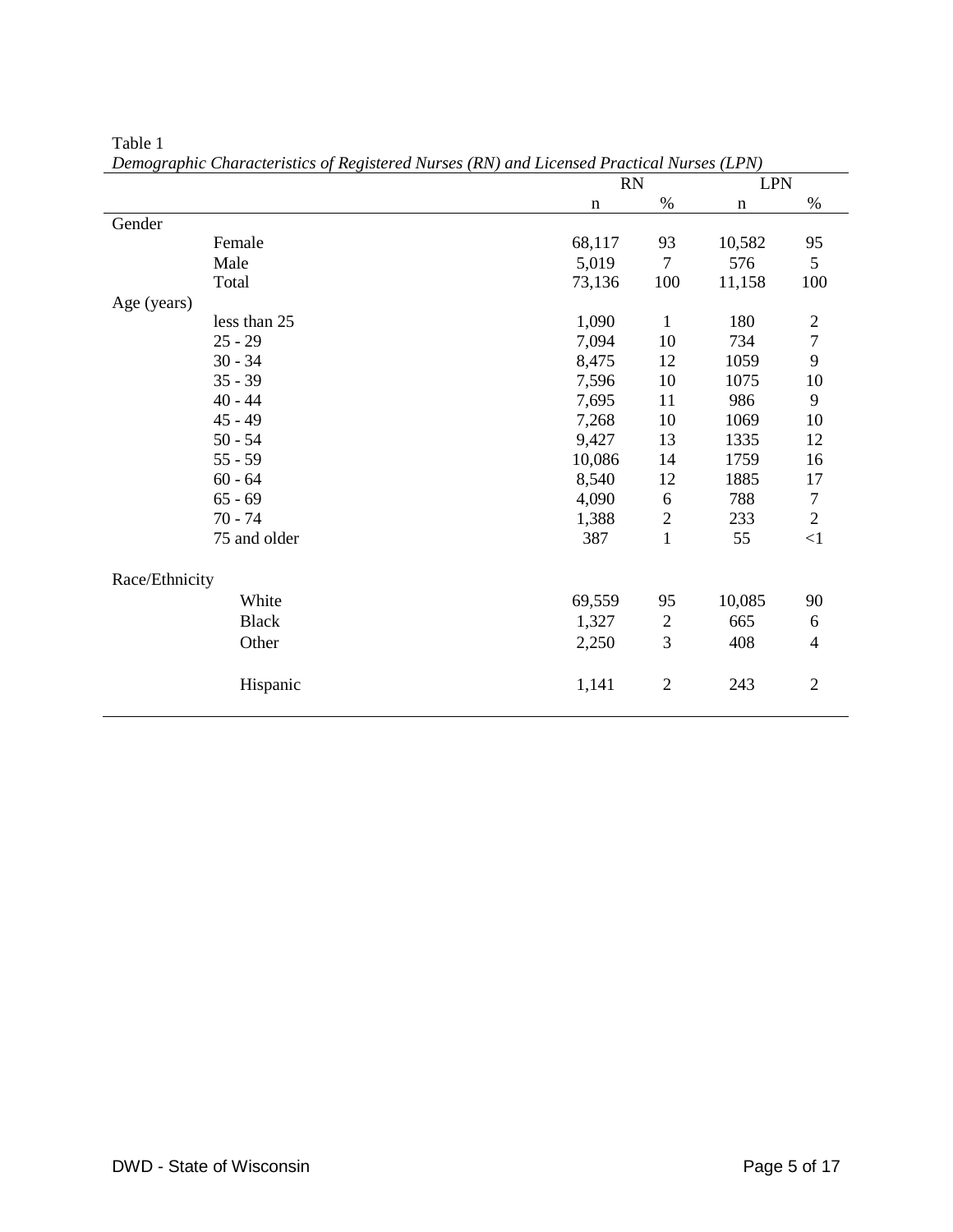|                | Demographic Characteristics of wisconsin <b>Ea</b> bor 1 orce. | Wisconsin Labor Force |  |
|----------------|----------------------------------------------------------------|-----------------------|--|
|                |                                                                | $\%$                  |  |
| Gender         |                                                                |                       |  |
|                | Male                                                           | 50                    |  |
|                | Female                                                         | 50                    |  |
| Age (years)    |                                                                | $\%$                  |  |
|                | $16 - 19$                                                      | $\overline{7}$        |  |
|                | $20 - 24$                                                      | 9                     |  |
|                | $25 - 44$                                                      | 31                    |  |
|                | $45 - 54$                                                      | 19                    |  |
|                | $55 - 64$                                                      | 16                    |  |
|                | $65 - 74$                                                      | 10                    |  |
|                | 75 and older                                                   | 8                     |  |
| Race/Ethnicity |                                                                |                       |  |
|                | White                                                          | 89                    |  |
|                | <b>Black</b>                                                   | 6                     |  |
|                | Other                                                          | 6                     |  |
|                | Hispanic                                                       | 5                     |  |

Table 2 *Demographic Characteristics of Wisconsin Labor Force.*[1](#page-5-0)

Table 3

*Registered Nurses and Licensed Practical Nurses Working In Wisconsin*

|                                           | <b>RN</b> |      | LPN   |     |
|-------------------------------------------|-----------|------|-------|-----|
|                                           | n         | $\%$ | n     | %   |
| Total Working as a Nurse in Wisconsin     | 60,265    | 100  | 8335  | 100 |
| Provides Direct Patient Care In Wisconsin |           |      |       |     |
| Yes                                       | 45.737    | 76   | 7.164 | 86  |
| No                                        | 14,528    | 24   |       | 14  |

<span id="page-5-0"></span><sup>1&</sup>lt;br><sup>1</sup> American Community Survey 2011-2013 3-Year Estimates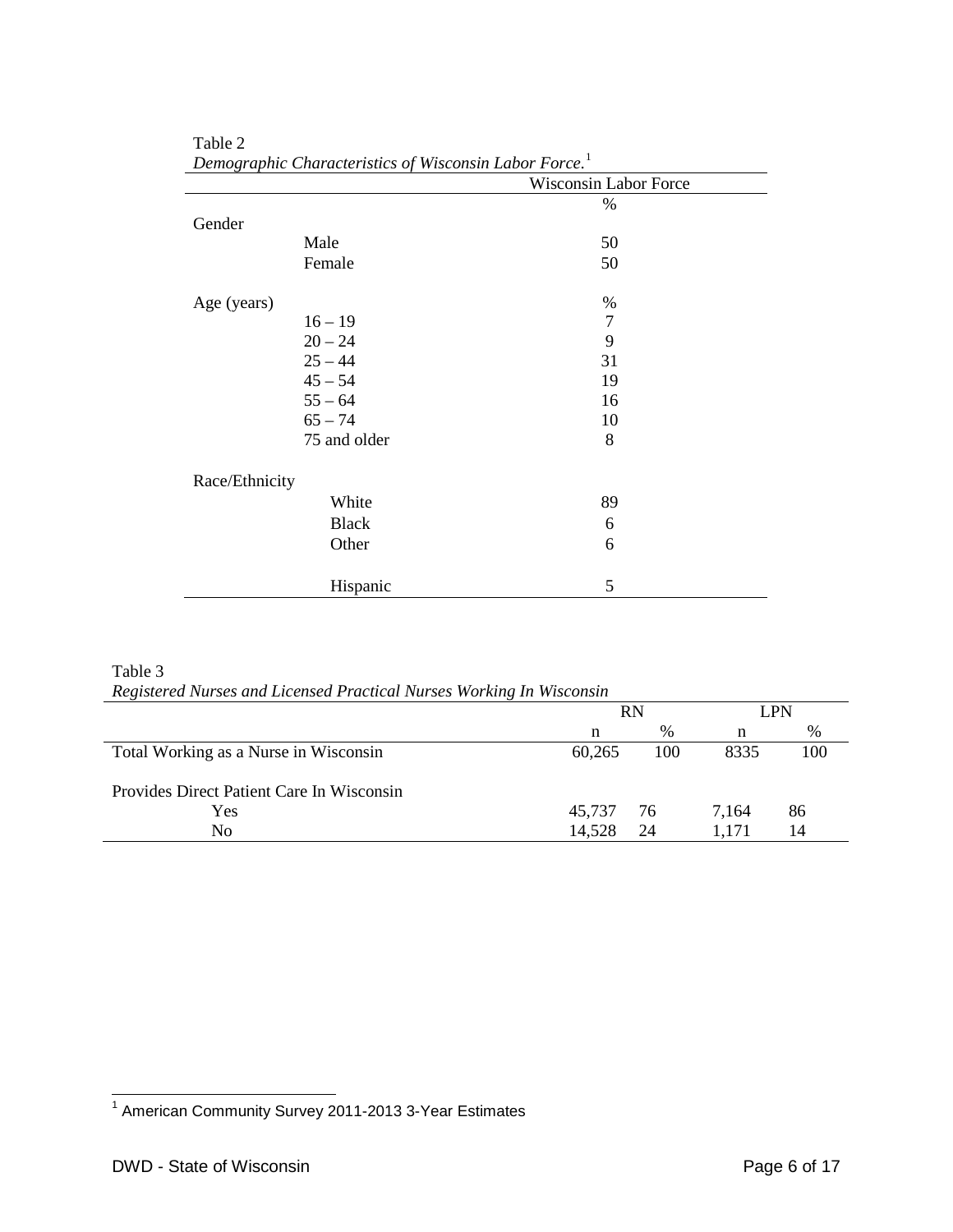## Table 4

*Education and Training of Registered Nurses (RN) and Licensed Practical Nurses (LPN)*

|                                                              | <b>RN</b> |                | <b>LPN</b>   |                          |
|--------------------------------------------------------------|-----------|----------------|--------------|--------------------------|
|                                                              | n         | %              | n            | $\%$                     |
| Education                                                    |           |                |              |                          |
| Diploma in Practical or Vocational Nursing                   |           |                | 10,506       | 94                       |
| <b>Associate Degree in Nursing</b>                           | 26,444    | 36             | 640          | 6                        |
| <b>Bachelor Degree in Nursing</b>                            | 32,263    | 44             | 10           | <1                       |
| Master Degree in Nursing                                     | 8,092     | 11             | 1            | $<$ 1                    |
| Doctorate                                                    | 513       | $\mathbf{1}$   | $\mathbf{1}$ | $<$ 1                    |
| Unknown                                                      | 5,824     | 8              |              | $\overline{\phantom{a}}$ |
| Plans for Future Education                                   |           |                |              |                          |
| No plans                                                     | 48,902    | 67             | 7188         | 64                       |
| Currently enrolled in Associate Degree in Nursing<br>program | $\ast$    | $\ast$         | 1264         | 11                       |
| Currently enrolled in BSN program                            | 3,110     | 4              | 131          | $\mathbf{1}$             |
| Currently enrolled in graduate program in nursing            | $\ast$    | $\ast$         | 5            | $<$ 1                    |
| Currently enrolled in Master's in Nursing program            | 2,053     | 3              | $\ast$       | $\ast$                   |
| Currently enrolled in Master's in other health field         | 364       | 1              | $\ast$       | $\ast$                   |
| Currently enrolled in Doctorate or PhD in Nursing            |           |                |              |                          |
| Program                                                      | 656       | 1              | $\ast$       | $\ast$                   |
| Currently enrolled in non-degree specialty certificate       | 851       | $\mathbf{1}$   | 37           | $<$ 1                    |
| Plan to further education in next two years                  | 17,200    | 24             | 2533         | 23                       |
| Challenges to further education (select top two)             |           |                |              |                          |
| None                                                         | 19,312    | 26             | 3,095        | 28                       |
| Commuting distance to education program                      | 2,563     | $\overline{4}$ | 358          | 3                        |
| Cost of lost work time and benefits                          | 16,960    | 23             | 3,843        | 34                       |
| Cost of tuition, materials, books, etc                       | 23,421    | 32             | 3,879        | 35                       |
| Family/personal reasons                                      | 7,357     | 10             | 2,721        | 24                       |
| Lack of flexibility in work schedule                         | 754       | $\mathbf{1}$   | 1,240        | 11                       |
| Limited access to online learning                            | 102       | $\overline{0}$ | 225          | $\overline{2}$           |
| Scheduling of educational programs offered                   | 170       | $\overline{0}$ | 456          | $\overline{\mathcal{L}}$ |
| Concerned about ability to succeed in college                | $\ast$    | $\ast$         | 718          | 6                        |
| Other                                                        | 2,497     | 3              | 920          | 8                        |
| <b>Emergency Training</b>                                    |           |                |              |                          |
| Received Emergency Preparedness Training                     | 49,741    | 68             | 7215         | 65                       |
| <b>Applied Emergency Preparedness Training</b>               | 2,821     | 4              | 424          | $\overline{4}$           |
| Member of WI Emergency Assistance Volunteer<br>Registry      | 1,084     | 1              | 83           | 1                        |
| Member of Medical Reserve Corps                              | 144       | $\leq$ 1       | 10           | $\leq$ 1                 |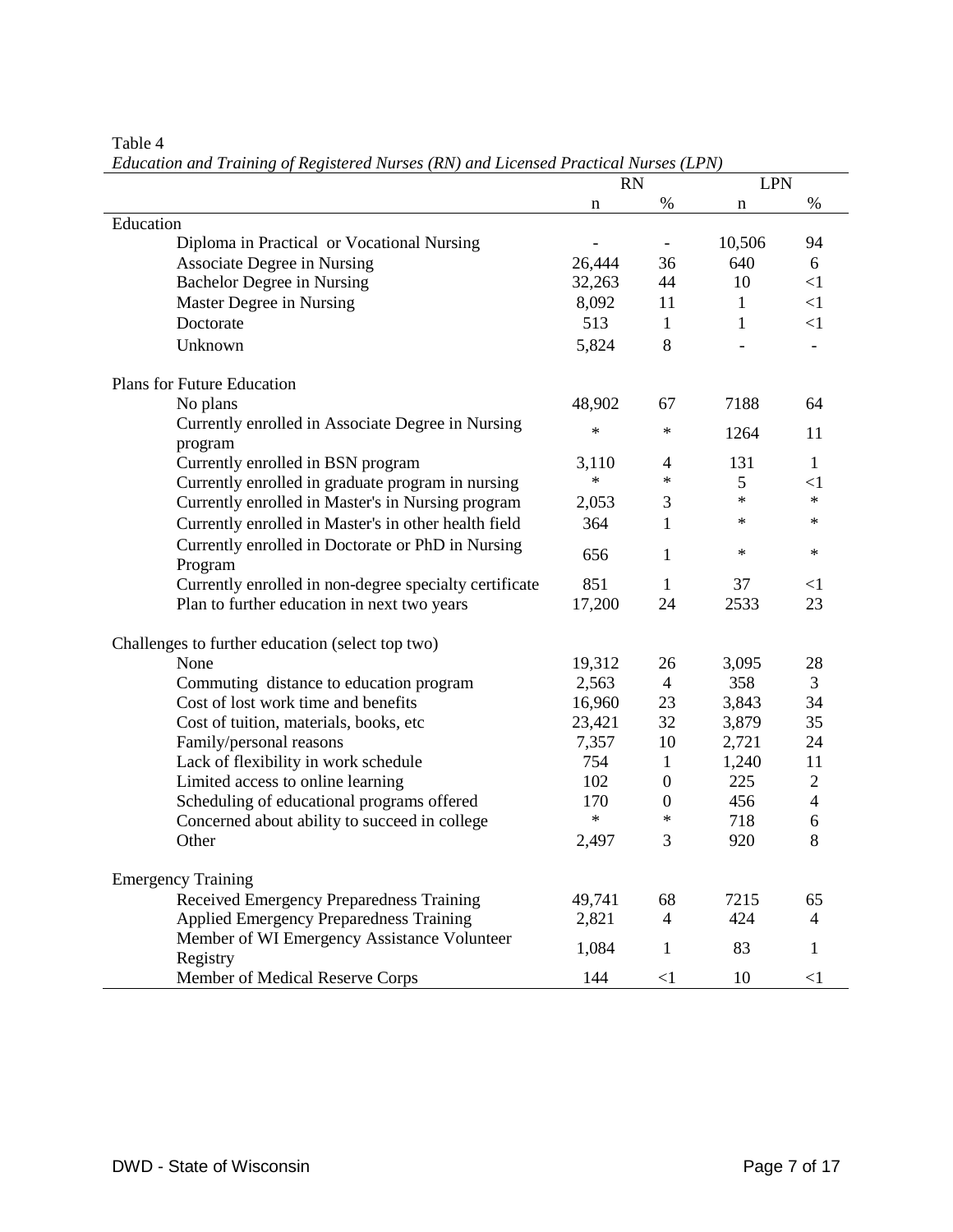|                                                            | <b>RN</b> |                          | <b>LPN</b>     |                  |  |
|------------------------------------------------------------|-----------|--------------------------|----------------|------------------|--|
|                                                            | n         | %                        | n              | %                |  |
| Years Since First Licensed (years)                         |           |                          |                |                  |  |
| < 10                                                       | 24,470    | 33                       | 4,069          | 36               |  |
| $10 - 19$                                                  | 15,688    | 21                       | 2,031          | 18               |  |
| $20 - 29$                                                  | 13,756    | 19                       | 1,140          | 10               |  |
| $30 - 39$                                                  | 13,035    | 18                       | 2,279          | 20               |  |
| $40 - 49$                                                  | 5,317     | $\overline{7}$           | 1,517          | 14               |  |
| $50 - 59$                                                  | 834       | $\mathbf{1}$             | 118            | $\mathbf{1}$     |  |
| $60 +$                                                     | 36        | < 1                      | $\overline{4}$ | < 1              |  |
| <b>Current Employment Status</b>                           |           |                          |                |                  |  |
| Actively Working as a nurse                                | 61,610    | 84                       | 8,353          | 75               |  |
| Actively working in health care                            | 2,109     | 3                        | 765            | $\tau$           |  |
| Actively working in another field                          | 1,144     | $\boldsymbol{2}$         | 502            | $\mathfrak s$    |  |
| Unemployed, seeking work in nursing                        | 1,388     | $\overline{2}$           | 340            | $\mathfrak{Z}$   |  |
| Unemployed, seeking work in another field                  | 158       | $\boldsymbol{0}$         | 36             | $\boldsymbol{0}$ |  |
| Unemployed, not seeking work                               | 2,119     | 3                        | 365            | $\mathfrak{Z}$   |  |
| Retired                                                    | 4,608     | 6                        | 797            | $\overline{7}$   |  |
| Has Employment Status Changed in Past Year                 |           |                          |                |                  |  |
| No change                                                  | 50,527    |                          | 7,322          | 66               |  |
|                                                            |           | 69                       |                |                  |  |
| Changed number of hours worked                             | 5,873     | 8                        | 1,087          | 10               |  |
| New position same employer                                 | 5,231     | $\tau$                   | 458            | $\overline{4}$   |  |
| New position different employer                            | 6,464     | 9                        | 1,046          | 9                |  |
| Was not working as a registered nurse (LPN), but is<br>now | 1,478     | $\overline{2}$           | 332            | 3                |  |
| Was working as a registered nurse (LPN) but not now        | 1,964     | 3                        | 467            | $\overline{4}$   |  |
| Other                                                      | 1,599     | $\overline{2}$           | 446            | $\overline{4}$   |  |
| Most Important Factor in Change in Employment              |           |                          |                |                  |  |
| Retired                                                    | 2,132     | 3                        | 471            | 4                |  |
| <b>Childcare Responsibilities</b>                          | 1,514     | $\overline{c}$           | 225            | $\overline{c}$   |  |
| <b>Other Family Responsibilities</b>                       | 1,163     | $\overline{2}$           | 265            | $\overline{c}$   |  |
| Salary/Medical or retirement benefits                      | 2,047     | 3                        | 397            | $\overline{4}$   |  |
| Laid off                                                   | 687       | 1                        | 153            | 1                |  |
|                                                            |           |                          |                |                  |  |
| Change in spouse or partner work                           | 563       | 1                        | 104            | 1                |  |
| Change in financial situation                              | 727       | 1                        | 194            | $\overline{c}$   |  |
| Relocation/moved to a different area                       | 1,361     | 2                        | 195            | $\sqrt{2}$       |  |
| Promotion/career advancement                               | 3,811     | 5                        | 373            | 3                |  |
| Change in health status                                    | 1,070     | 1                        | 281            | 3                |  |
| Seeking more convenient hours                              | 2,662     | $\overline{\mathcal{A}}$ | 477            | $\overline{4}$   |  |
| Dissatisfaction with previous position                     | 3,165     | 4                        | 454            | $\overline{4}$   |  |
| Other                                                      | 3,523     | 5                        | 731            | 7                |  |

Table 5 *Licensing and Current Employment of Registered Nurses and Licensed Practical Nurses.*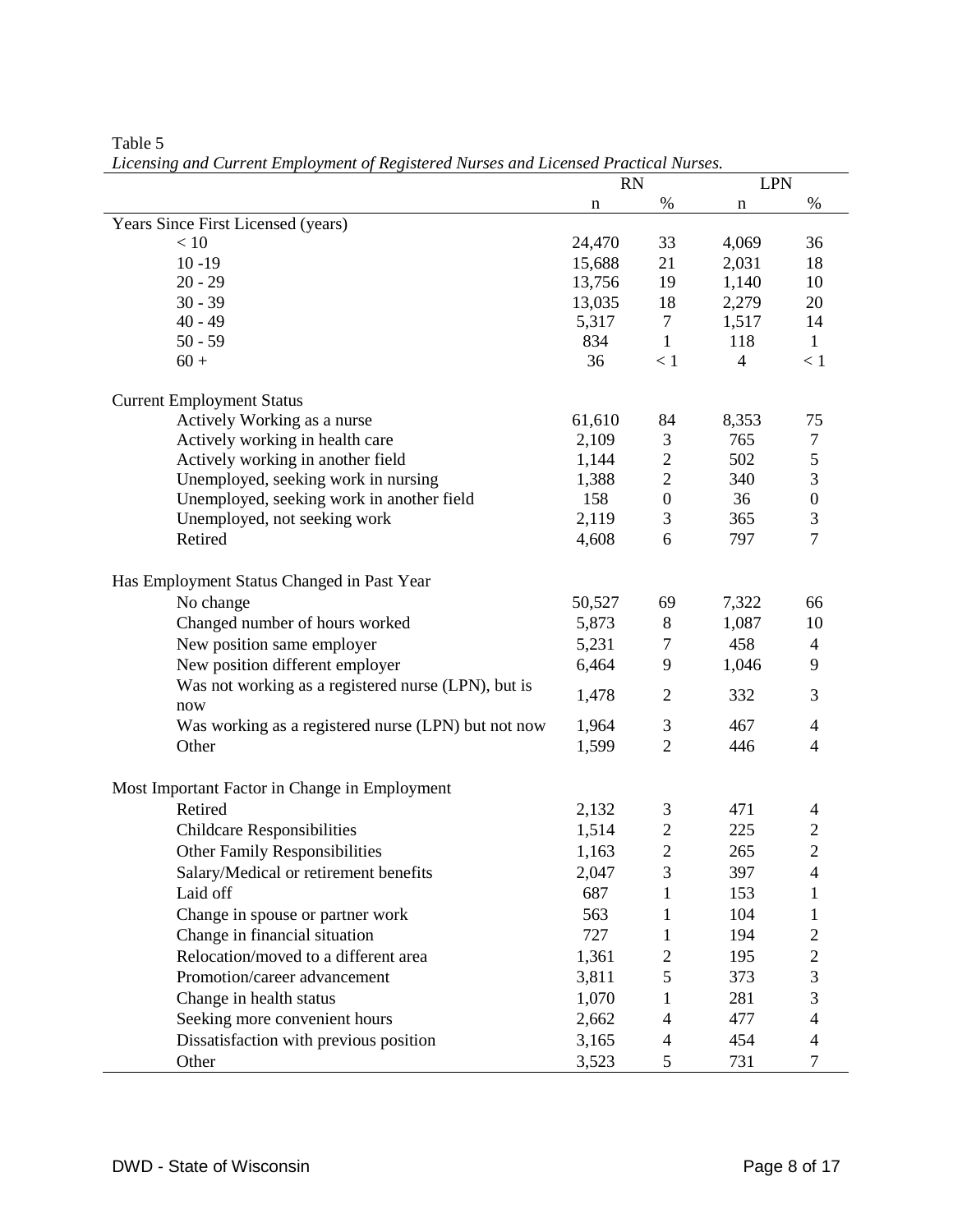|                                                        | <b>RN</b>   |                | <b>LPN</b> |                  |
|--------------------------------------------------------|-------------|----------------|------------|------------------|
|                                                        | $\mathbf n$ | $\%$           | n          | $\%$             |
| Specialized Knowledge or Two or more years' experience |             |                |            |                  |
| (check all that apply)                                 |             |                |            |                  |
| None                                                   | 3,996       | 5              | 1,147      | 10               |
| Acute Care/Critical Care/Intensive Care                | 18,289      | 25             | 1,086      | 10               |
| Addiction/ AODA/Substance Abuse                        | 2,889       | $\overline{4}$ | 659        | 6                |
| <b>Adult Health</b>                                    | 13,959      | 19             | 3,175      | 28               |
| Anesthesia                                             | 1,661       | $\overline{2}$ | 43         | $\boldsymbol{0}$ |
| Cardiac Care                                           | 12,903      | 18             | 803        | 7                |
| <b>Community Health</b>                                | 5,537       | 8              | 723        | 6                |
| Corrections                                            | 1,470       | $\overline{2}$ | 483        | $\overline{4}$   |
| Dialysis/Renal                                         | 3,061       | $\overline{4}$ | 431        | 4                |
| Emergency/Trauma                                       | 10,156      | 14             | 617        | 6                |
| Family Health                                          | 5,510       | 8              | 1,917      | 17               |
| Geriatrics/Gerontology                                 | 15,049      | 21             | 5,403      | 48               |
| Home Health                                            | 9,101       | 12             | 1,988      | 18               |
| Hospice Care/ Palliative Care                          | 8,934       | 12             | 2,334      | 21               |
| Labor and Delivery                                     | 5,835       | $8\,$          | 326        | 3                |
| Maternal-Child Health                                  | 5,657       | 8              | 355        | 3                |
| Medical-Surgical                                       | 24,842      | 34             | 1,845      | 17               |
| <b>Neonatal Care</b>                                   | 4,401       | 6              | 160        | 1                |
| Obstetrics/Gynecology                                  | 6,184       | 8              | 738        | $\overline{7}$   |
| Occupational Health/Employee Health                    | 2,326       | 3              | 413        | $\overline{4}$   |
| Oncology                                               | 5,946       | 8              | 401        | $\overline{4}$   |
| Pediatrics                                             | 8,378       | 11             | 1,359      | 12               |
| Public Health                                          | 3,430       | 5              | 234        | $\overline{2}$   |
| Psychiatric/Mental Health                              | 6,139       | 8              | 1,273      | 11               |
| Rehabilitation                                         | 5,494       | 8              | 1,605      | 14               |
| <b>Respiratory Care</b>                                | 3,041       | $\overline{4}$ | 769        | 7                |
| School Health (K-12 or post-secondary)                 | 2,237       | 3              | 355        | 3                |
| Surgery/Pre-op/Post-op/ PACU                           | 11,438      | 16             | 682        | 6                |
| Women's Health                                         | 4,893       | $\overline{7}$ | 716        | 6                |
| Other, not listed                                      | 11,386      | 16             | 1626       | 15               |
|                                                        |             |                |            |                  |

Table 6 *Specialized Knowledge/Experience and Certificates of Registered Nurses and Licensed Clinical Nurse*.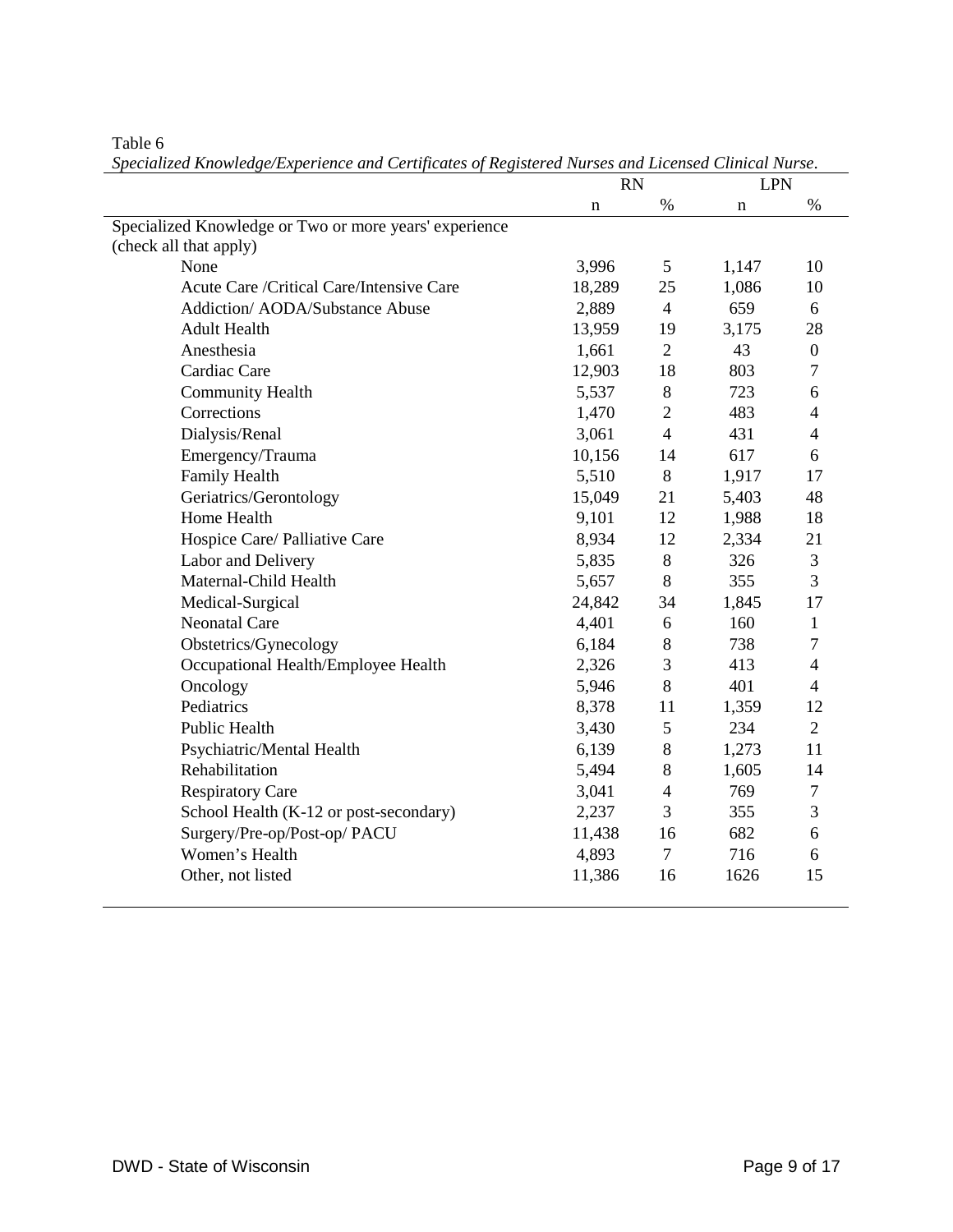|                                 | <b>RN</b> | <b>LPN</b> |      |                |
|---------------------------------|-----------|------------|------|----------------|
|                                 | N         | %          | N    | %              |
| <b>Top Medical Specialty</b>    |           |            |      |                |
| I am not certified              | 56,373    | 77         | 8365 | 75             |
| IV Certification (LPN only)     |           |            | 1513 | 14             |
| <b>Acute Care/Critical Care</b> | 1356      | 2          |      |                |
| <b>Oncology Nursing</b>         | 1081      | 1          |      |                |
| Family Health                   | 970       |            |      |                |
| Anesthesia                      | 711       |            |      |                |
| OB/Gyn/Women's Health Care      | 702       |            |      |                |
| <b>Wound/Ostomy Nursing</b>     | 677       |            | 298  | 3              |
| <b>Emergency Nursing</b>        | 673       |            | 378  | 3              |
| <b>Pediatric Nursing</b>        | 650       |            |      |                |
| <b>Adult Health</b>             | 611       |            |      |                |
| Medical-Surgical Nursing        | 540       |            |      |                |
| <b>Case Management Nursing</b>  | 519       |            |      |                |
| Peri-Operative                  | 473       |            |      |                |
| <b>Gerontological Nursing</b>   | 466       |            | 189  | $\overline{2}$ |
| Hospice and Palliative Nursing  | 404       |            | 98   |                |
| Neonatal                        | 399       |            |      |                |
| <b>General Nursing Practice</b> | 382       |            |      |                |
| <b>Medical-Surgical Nursing</b> | 372       |            |      |                |
| Other, not listed               | 8337      | 11         | 884  | 8              |

Table 7 *Specialty Board Certification of Registered Nurses*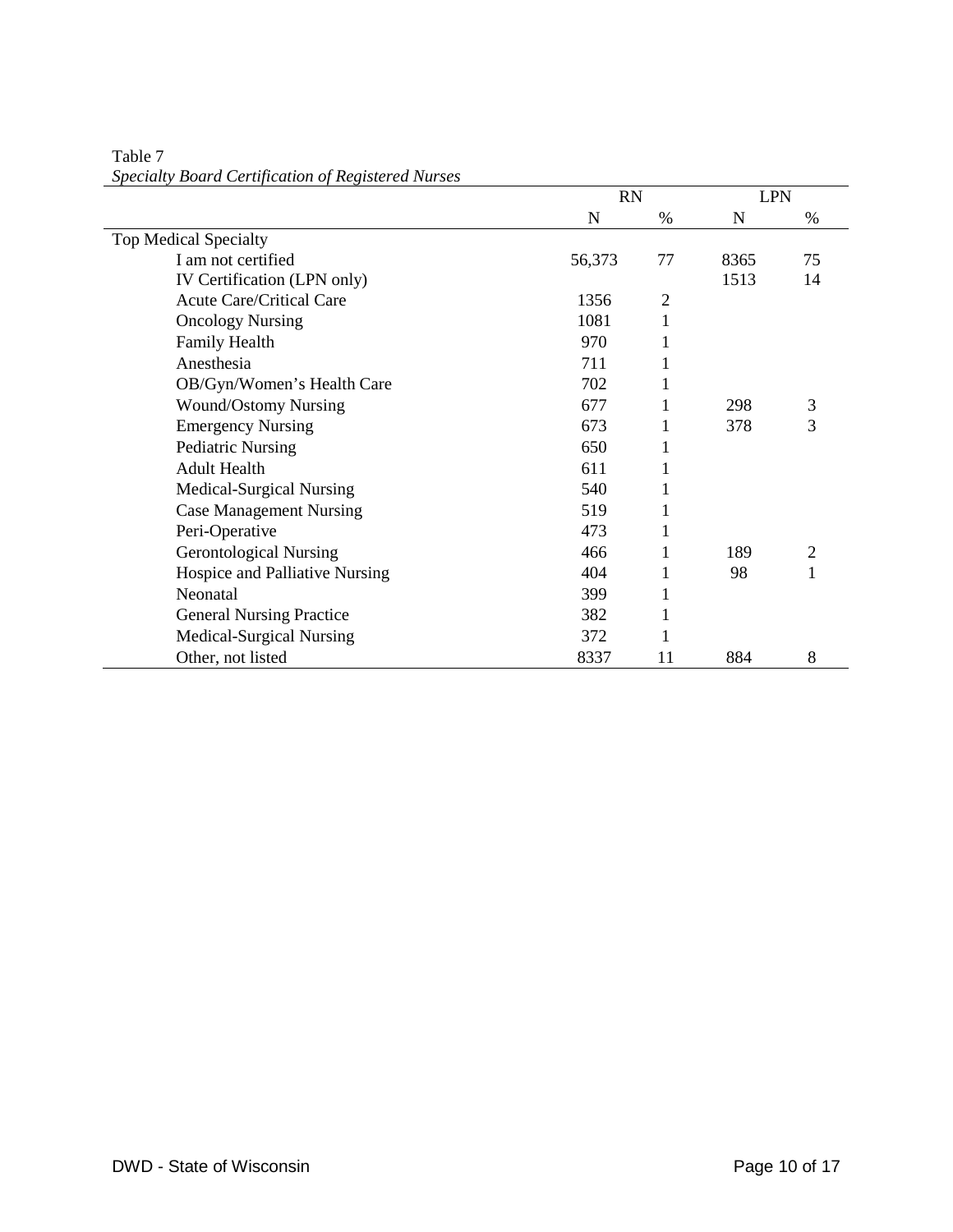|                                                           | <b>RN</b> |                |
|-----------------------------------------------------------|-----------|----------------|
|                                                           | n         | %              |
| National Board Certification (check all that apply)       |           |                |
| <b>Nurse Practitioner</b>                                 | 2766      | 4              |
| <b>Certified Nurse Midwife</b>                            | 164       | $<$ 1          |
| Certified Registered Nurse Anesthetist                    | 672       | $\mathbf{1}$   |
| <b>Clinical Nurse Specialist</b>                          | 392       | $\leq$ 1       |
| <b>Advanced Practice Nurse Prescriber</b>                 | 2783      | 5              |
| Nurse Practitioner Specialty (check all that apply)       |           |                |
| <b>Acute Care</b>                                         | 208       | 5              |
| <b>Adult NP</b>                                           | 719       | 16             |
| <b>Adult Psychiatry</b>                                   | 60        | $\mathbf{1}$   |
| <b>NP</b> Family                                          | 1510      | 34             |
| Gerontological                                            | 202       | $\mathfrak{S}$ |
| Neonatal                                                  | 77        | $\overline{2}$ |
| OB-Gyn                                                    | 263       | 6              |
| Pediatric                                                 | 287       | 7              |
| Other                                                     | 314       | 7              |
| <b>Clinical Nurse Specialist</b>                          |           |                |
| <b>Adult Health</b>                                       | 128       | 3              |
| <b>Adult Psychiatry and Mental Health</b>                 | 68        | $\overline{2}$ |
| Gerontological                                            | 34        | $\mathbf{1}$   |
| OB-Gyn                                                    | 30        | 1              |
| Other                                                     | 170       | 4              |
| Currently Working as Advanced Practice Nurse              | 3834      | 87             |
| Provide Outpatient Primary Care or Mental Health Services | 1859      | 49             |

#### Table 8 *Certification and Specialization of Advanced Practice Nurses providing Direct Patient Care in Wisconsin*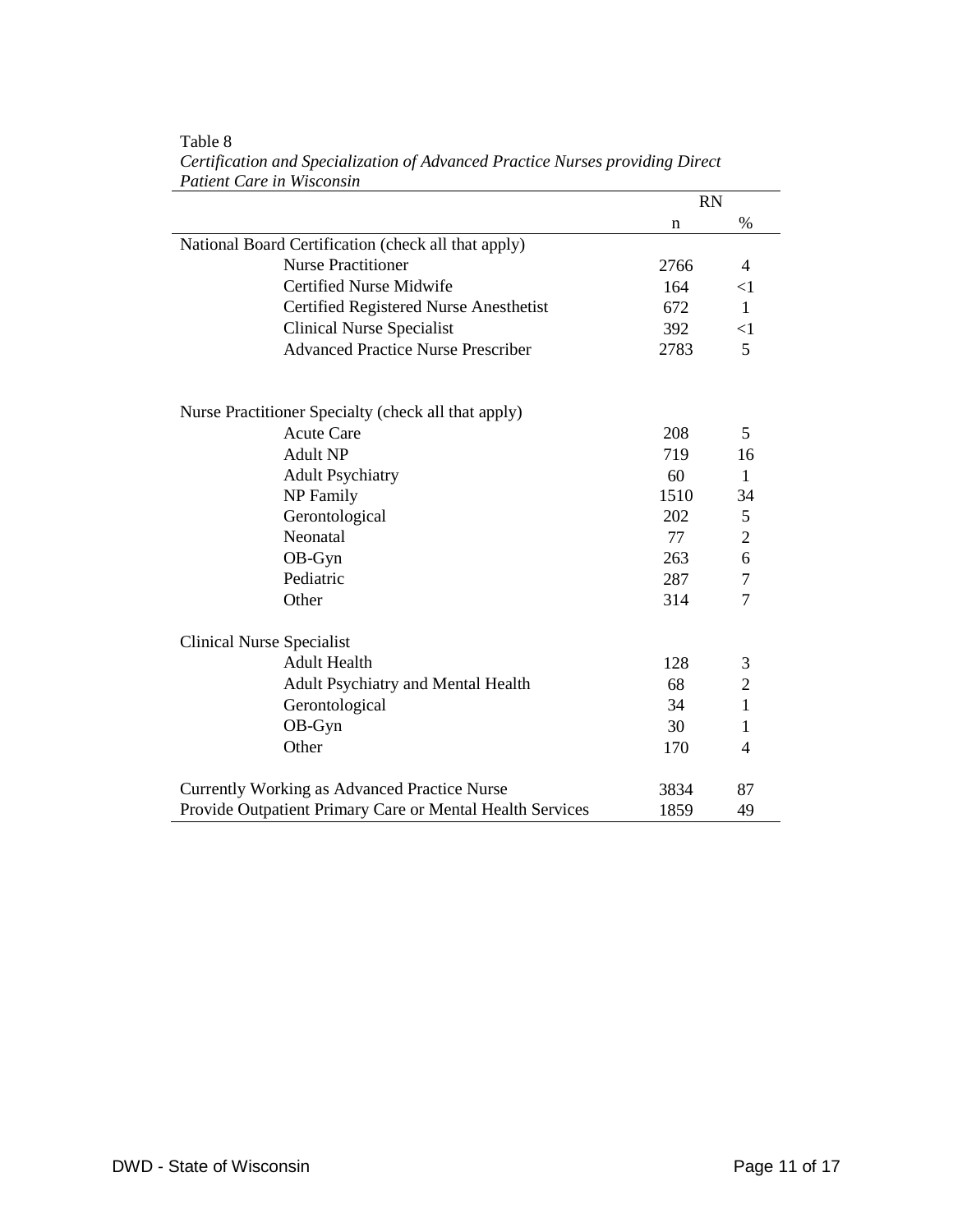| Table 9                        |                           |
|--------------------------------|---------------------------|
| <b>AHEC Population Regions</b> |                           |
|                                | Population                |
| Metro Milwaukee                | > 1,000,000               |
| Urban                          | $\geq$ 50,000 < 1,000,000 |
| Rural 3                        | > 10,000 < 50,000         |
| Rural 2                        | $> 2,500$ < 10,000        |
| Rural 1                        | < 2,500                   |

Table 10 *Location of Nurses Working in Wisconsin by AHEC Areas.*

|                               |            | <b>RN</b> |                |       | <b>LPN</b> |
|-------------------------------|------------|-----------|----------------|-------|------------|
|                               |            | n         | $\%$           | n     | %          |
| Location by Primary AHEC Area |            |           |                |       |            |
| Metro Milwaukee               | <b>DPC</b> | 12,702    | 21             | 1,431 | 17         |
|                               | Non DPC    | 4,161     | 7              | 269   | 3          |
| Rural 1                       | <b>DPC</b> | 2,149     | 4              | 687   | 8          |
|                               | Non DPC    | 836       |                | 87    |            |
| Rural 2                       | <b>DPC</b> | 4,548     | 8              | 1,086 | 13         |
|                               | Non DPC    | 1,344     | $\overline{2}$ | 150   | 2          |
| Rural 3                       | <b>DPC</b> | 4,320     | 7              | 802   | 10         |
|                               | Non DPC    | 1,303     | $\overline{2}$ | 120   |            |
| Urban                         | <b>DPC</b> | 22,018    | 37             | 3,158 | 38         |
|                               | Non DPC    | 6,884     | 11             | 545   | 7          |
| Total                         | <b>DPC</b> | 45,737    | 76             | 7,164 | 86         |
|                               | Non DPC    | 14,528    | 24             | 1,171 | 14         |
|                               |            |           |                |       |            |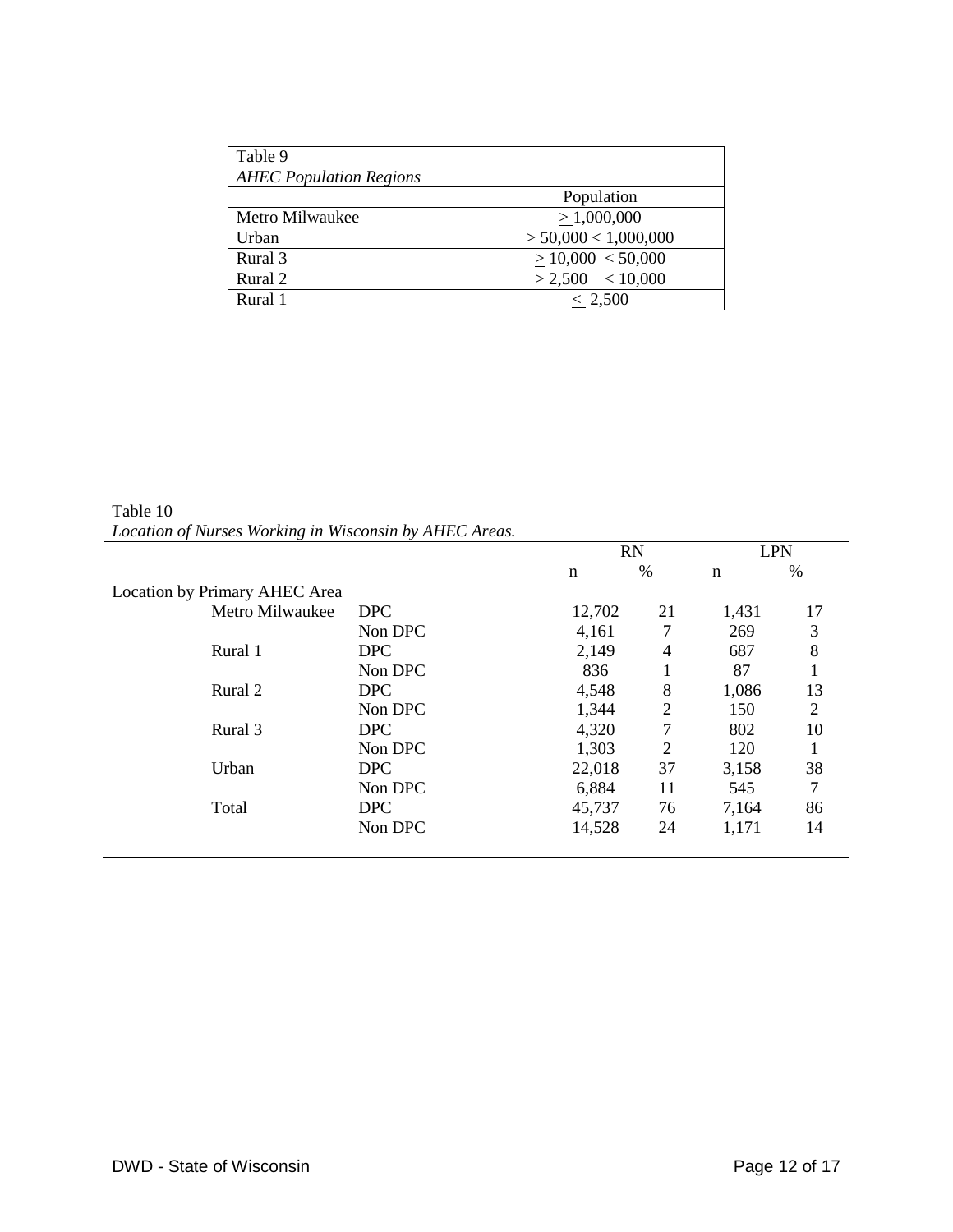|                        |            | Milwaukee      |           | Rural 1        |                | Rural 2                  |            | Rural 3          |                | Urban          |                | Total          |
|------------------------|------------|----------------|-----------|----------------|----------------|--------------------------|------------|------------------|----------------|----------------|----------------|----------------|
|                        |            | $\%$           |           | $\%$           |                | $\frac{0}{0}$            |            | $\%$             |                | $\%$           |                | %              |
|                        | <b>RN</b>  | <b>LPN</b>     | <b>RN</b> | <b>LPN</b>     | <b>RN</b>      | <b>LPN</b>               | <b>RN</b>  | <b>LPN</b>       | <b>RN</b>      | <b>LPN</b>     | <b>RN</b>      | <b>LPN</b>     |
| <b>Ambulatory Care</b> | 15         | 20             | 20        | 21             | 18             | 23                       | 22         | $42\,$           | 22             | 39             | 19             | 31             |
| <b>Extended Care</b>   | $\sqrt{6}$ | 53             | 29        | 62             | 18             | 57                       | 10         | 37               | $8\,$          | 33             | 10             | 44             |
| Home Health            | $\sqrt{6}$ | $\overline{9}$ | $\,8\,$   | $\overline{7}$ | $6\,$          | 5                        | $\sqrt{6}$ | $\boldsymbol{7}$ | 5              | $\overline{7}$ | 6              | $\tau$         |
| Hospital               | 67         | 10             | 31        | $\overline{4}$ | 51             | $\mathbf{9}$             | 56         | $\tau$           | 59             | 12             | 59             | 10             |
| Nurse/Educator         | $\leq$ 1   | NA             | $\leq$ 1  | $\rm NA$       | $\leq$ 1       | $\rm NA$                 | $\leq$ 1   | $\rm NA$         | $<1\,$         | $\rm NA$       | $\leq$ 1       | NA             |
| Other                  | 3          | $\overline{4}$ | 6         | 3              | 3              | $\overline{\mathcal{L}}$ | 3          | $\overline{4}$   | $\mathfrak{Z}$ | 5              | 3              | $\overline{4}$ |
| Public Health          | 3          | $\overline{4}$ | 6         | 3              | $\overline{4}$ | $\overline{c}$           | 3          | $\mathbf{2}$     | $\mathfrak{Z}$ | $\overline{4}$ | $\mathfrak{Z}$ | $\overline{4}$ |
| Total                  | 100        | 100            | 100       | 100            | 100            | 100                      | 100        | 100              | 100            | 100            | 100            | 100            |

Table 11 *Percentage Distribution of DPC RNs and LPNs Work Settings by AHEC Regions*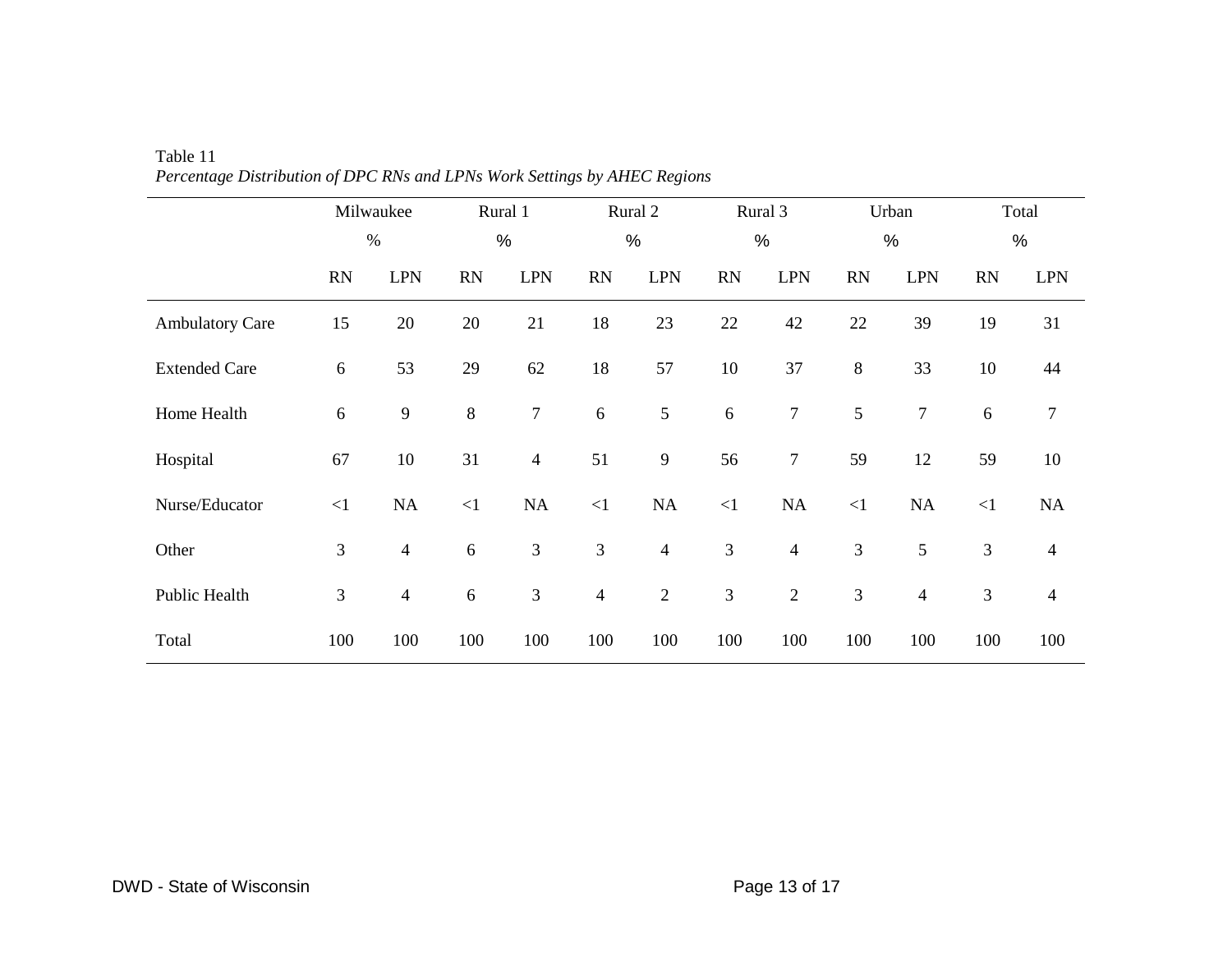|              | <b>Wisconsin Males</b> | <b>Wisconsin Females</b> | <b>Wisconsin Nurses</b> |
|--------------|------------------------|--------------------------|-------------------------|
| Age in Years | $\%$                   | $\%$                     | $\%$                    |
| $20 - 21$    | 4                      | 4                        | $<$ 1                   |
| $22 - 24$    | 6                      | 6                        | 2                       |
| $25 - 29$    |                        |                          | 14                      |
| $30 - 34$    |                        | 10                       | 15                      |
| $35 - 44$    | 22                     | 21                       | 24                      |
| $45 - 54$    | 25                     | 26                       | 23                      |
| $55 - 59$    |                        | 11                       | 13                      |
| $60 - 61$    | 3                      | 3                        |                         |
| $62 - 64$    |                        | 3                        |                         |
| $65 - 69$    |                        | ∍                        |                         |
| $70 - 74$    |                        |                          |                         |
| over 75      |                        |                          | $<$ l                   |

Table 12 *Age Distribution of Nursing and Wisconsin Employed Workforce.[2](#page-13-0)*

<span id="page-13-0"></span><sup>2&</sup>lt;br><sup>2</sup> American Community Survey, 2011-2013 3-Year Estimates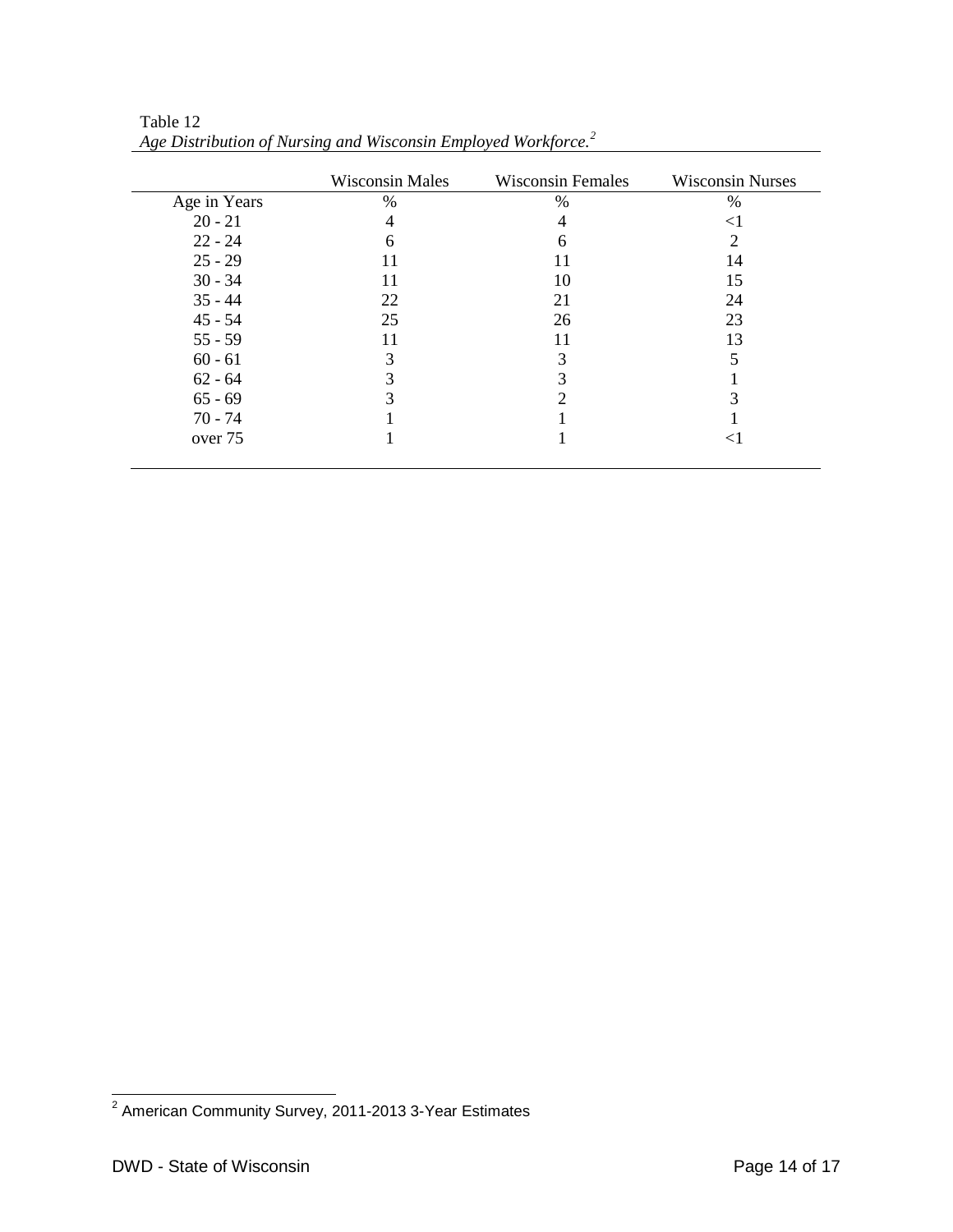# Area for Analysis of Registered Nurses and Licensed Practical Nurses\*



\*Based on original work of Area Health Education Center (AHEC) System, used with permission. Final groupings by Labor Market Information, Wisconsin Department of Workforce Development, September 2015

**Figure 1**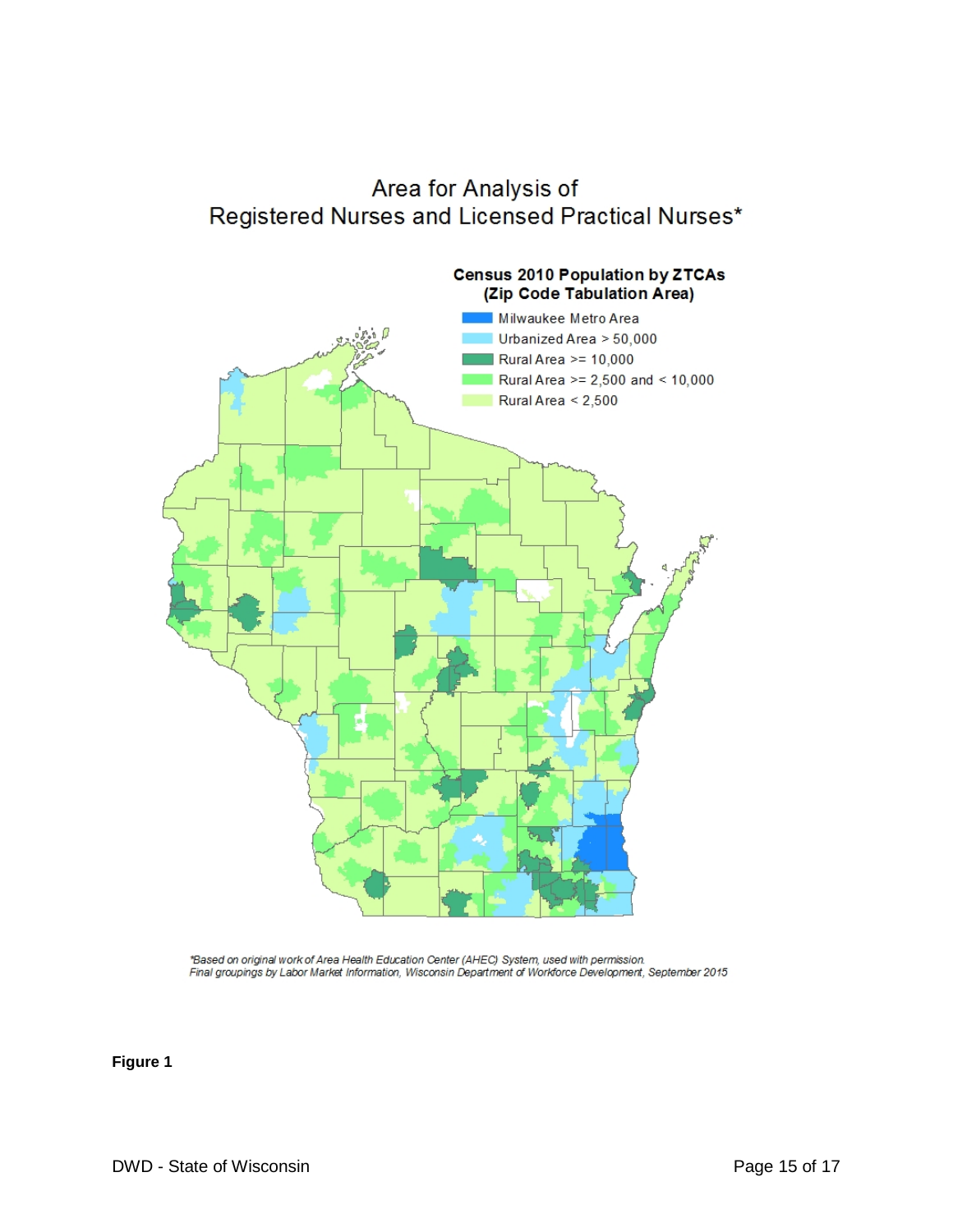